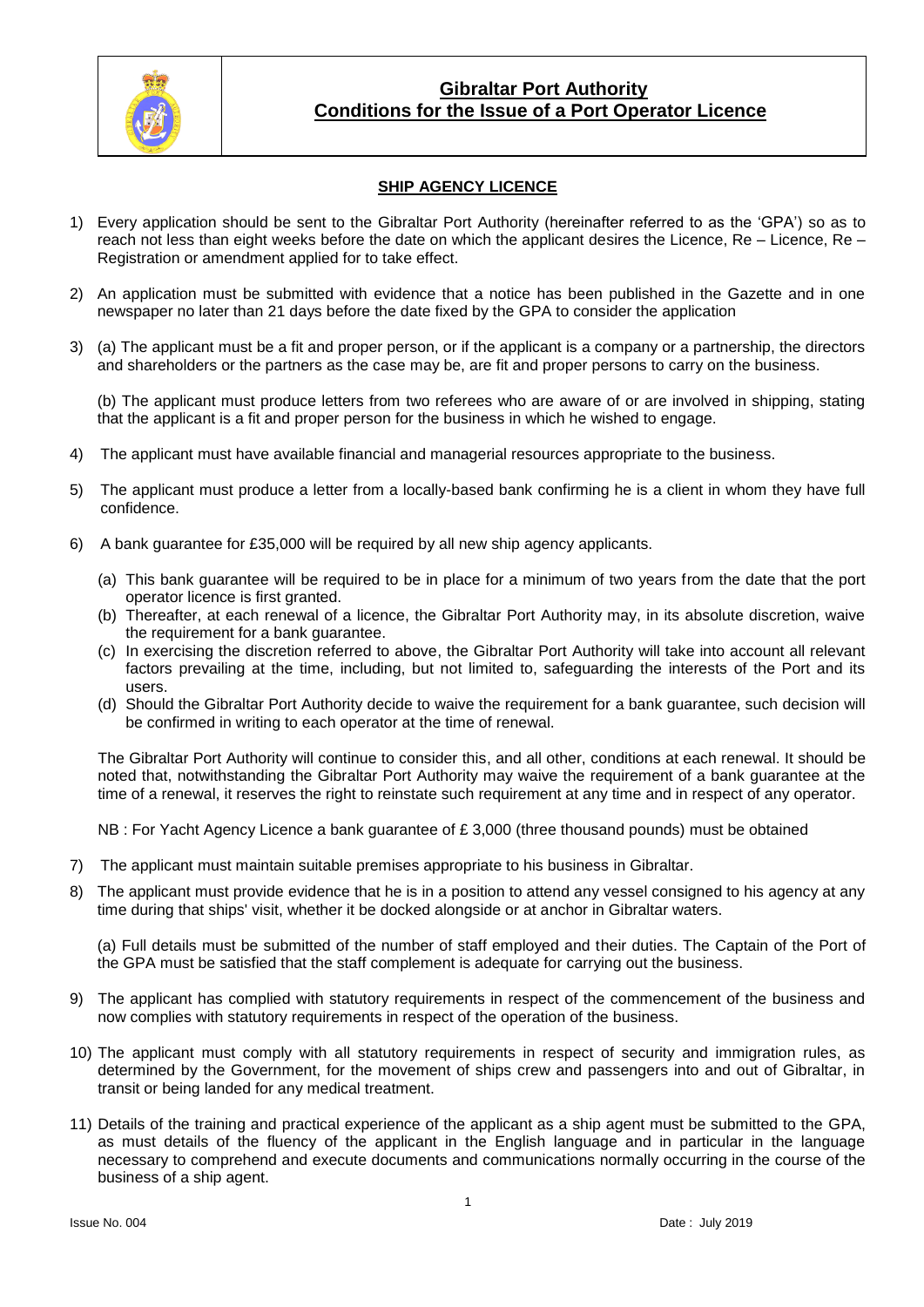

12) The applicant will, by his registration, contribute to the efficiency and viability of the Port and ensure continuity of service.

(a) The applicant must provide the Captain of the Port of the GPA a full and detailed business plan on how new business is to be generated by his engagement as a ship agent in the Port of Gibraltar.

(b) The applicant must demonstrate his knowledge of 'ship agency' work specifically, as opposed to knowledge of 'shipping' generally.

(c) The applicant must further provide a Certificate of Good Standing from the Registry of Companies, full details of all Directors and Shareholders, as well as a full set of audited accounts. These accounts should show a share capital of at least the value of the bank guarantee.

- 13) Persons employed by the applicant must be registered with the Employment and Training Board and fulfil all legal obligations in respect of pay, tax and social insurance.
- 14) Prior to the issue of a licence, the applicant must produce documentary evidence to the satisfaction of the Captain of the Port of the GPA that adequate insurance has been taken out against both personal injury and damage to vessels or property. A full description of the insurance cover is required, together with the sums insured.
- 15) A port operator may only carry out activities within the Port for the class or classes of activities for which he is licensed
- 16) The operator must abide by the Port Rules and the authority of the Captain of the Port.
- 17) If the GPA believes that any of the above conditions are not met to its satisfaction, it may suspend or withdraw a licence at any time.
- 18) A Port Operator Licence holder must settle all port dues, levies and fees within 30 days of billing, and in default, the licence may be suspended or revoked.
- 19) A Port Operator Licence is valid for twelve months and must be renewed annually.
- 20) An applicant shall, within seven days of being notified that he/they have been licensed or re licensed by the Authority, send to the GPA such particulars as may be prescribed in respect of all appropriate Port Workers employed by him with an application that they be registered or re-registered as Port Workers.
- 22 (a) Charges for Port Operations:

| On first registration as a Port Operator, for an operator first registered after 3 May 2001 a $\mid$ £ 1,000<br>one-off fee |        |
|-----------------------------------------------------------------------------------------------------------------------------|--------|
| An Annual Re- Registration fee as a Port Operator                                                                           | £ 100  |
| An Annual fee for a Ship Agency Licence                                                                                     | £1,000 |
|                                                                                                                             |        |

(b) Fees for registration and re – registration of Port Workers:

| Worker<br>teaistration<br>Port<br>tor<br>Annual<br>tee<br>οt<br>a    | ົ<br>~ ~                 |
|----------------------------------------------------------------------|--------------------------|
| Worker<br>Port<br>Registration<br>tor<br>Annua.<br>tee<br>κе<br>. OT | $\sim$ $\epsilon$<br>~ ~ |

(c) Fees for Certificates and licenses: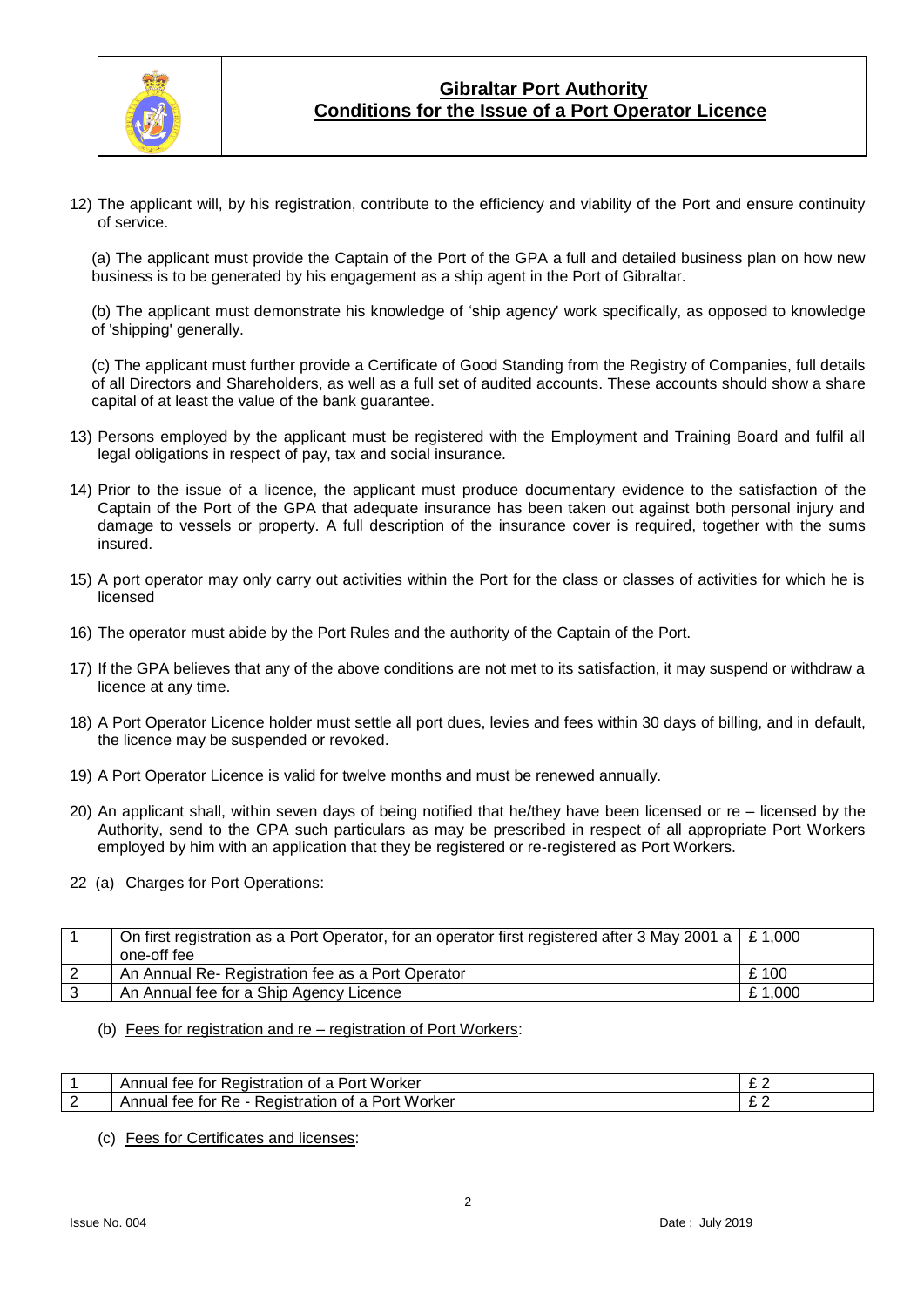

| Fees for the Issue or Renewal of a certificate of registration as a Port Operator | £5 |
|-----------------------------------------------------------------------------------|----|
| Fee for the Issue or Renewal of a certificate of registration as a Port Worker    | £5 |
| Fee for the Issue of a duplicate certificate                                      | £5 |
| Fee for the Endorsement of a certificate of registration                          | £5 |
| Fee for the Amendment of a certificate of registration                            | £5 |

### (d) Fees for Inspection and Copies:

| Fee for Inspection of a licence                      | £ 10 |
|------------------------------------------------------|------|
| Fee for a certified copy of a licence or certificate |      |
| Fee for inspection of an application                 |      |
| Fee for a copy of an application                     |      |

23) The Captain of the Port of the Gibraltar Port Authority reserves the right to amend the conditions for issue of a Port Operator Licence at any time.